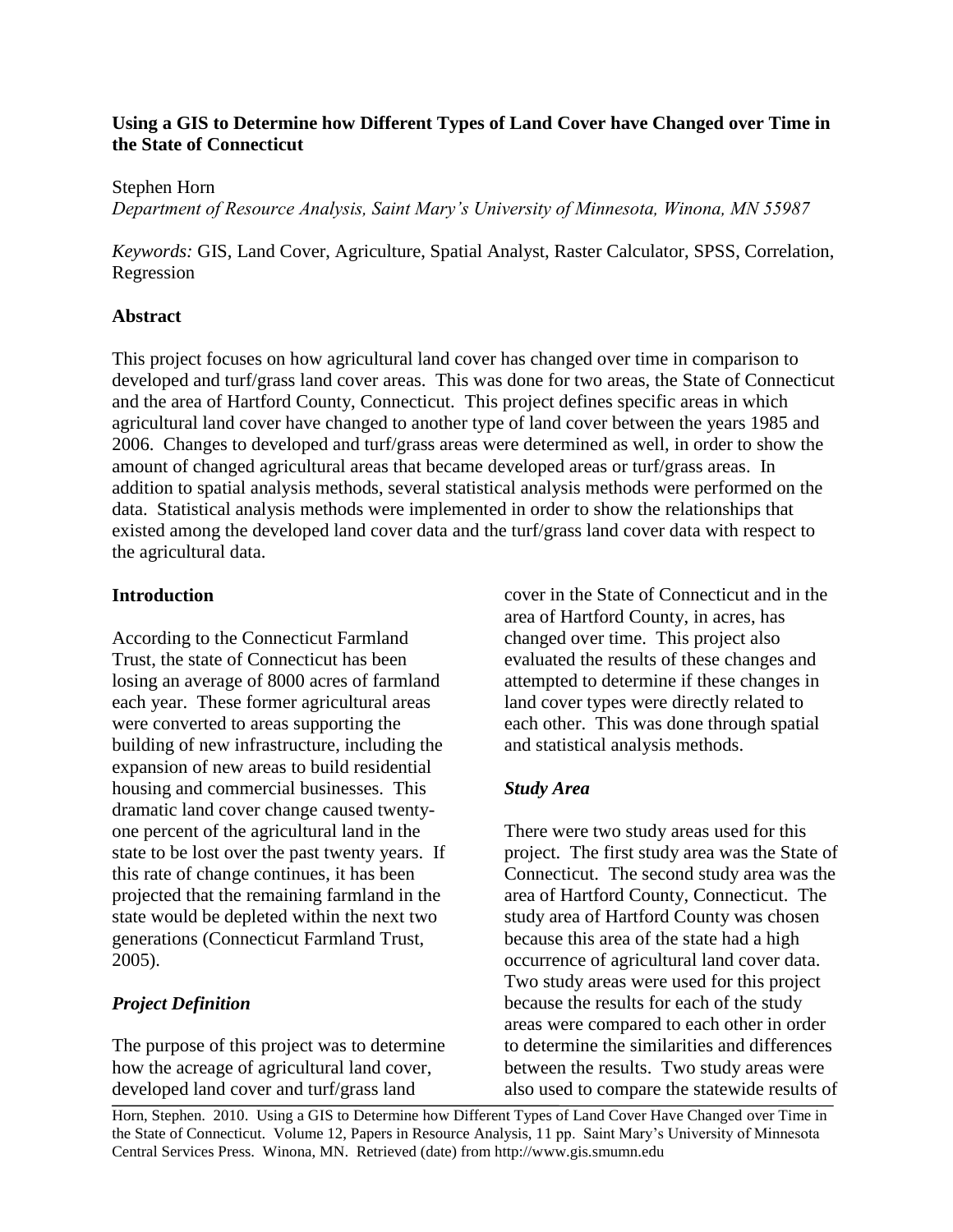the project to the results at the county level. The following figures display the two study areas used for this project (Figures 1 and 2).



Figure 1. The study area of the State of Connecticut (shown in red) with respect to the area of New England, which is located in the northeastern area of the United States.



Figure 2. The study area consisting of the town boundaries of Hartford County, Connecticut (shown in red) with respect to the State of Connecticut.

### **Project Methodology**

## *Data Collection Process*

The data used for this project were land cover maps for the state of Connecticut. Data for this project were obtained from the University of Connecticut (UConn) Center for Land Use Education and Research (CLEAR) website. The data used were from Connecticut's Changing Landscape project which classified the state of Connecticut into eleven land cover categories.

For this project, five raster images from the UConn CLEAR website were downloaded. These images contained land cover information for the state of Connecticut for the years of 1985, 1990, 1995, 2002 and 2006. In each of these images, each cell was classified into one of the eleven land cover categories. Each individual cell was 100 by 100 feet, giving one cell a total area of 10,000 square feet.

In addition, several vector data layers were used in this project. Vector datasets of the counties and towns in Connecticut were used as reference images in the final map layouts of the project.

#### *Data Preparation*

#### Geodatabase Creation

Two folders and a file geodatabase were created to store the data for this project. One folder was created for temporary data created during the project and a second folder was created in order to store final raster output images. A file geodatabase was also created, in order to store the vector background information and the final results that were used for map layouts.

#### Preparation of Raster Data

Before data analysis was performed on the raster data, the background information from the images was removed. This was done by selecting all of the layers in each of the raster datasets except for the background layer. The selected data was then exported as a new raster image. This process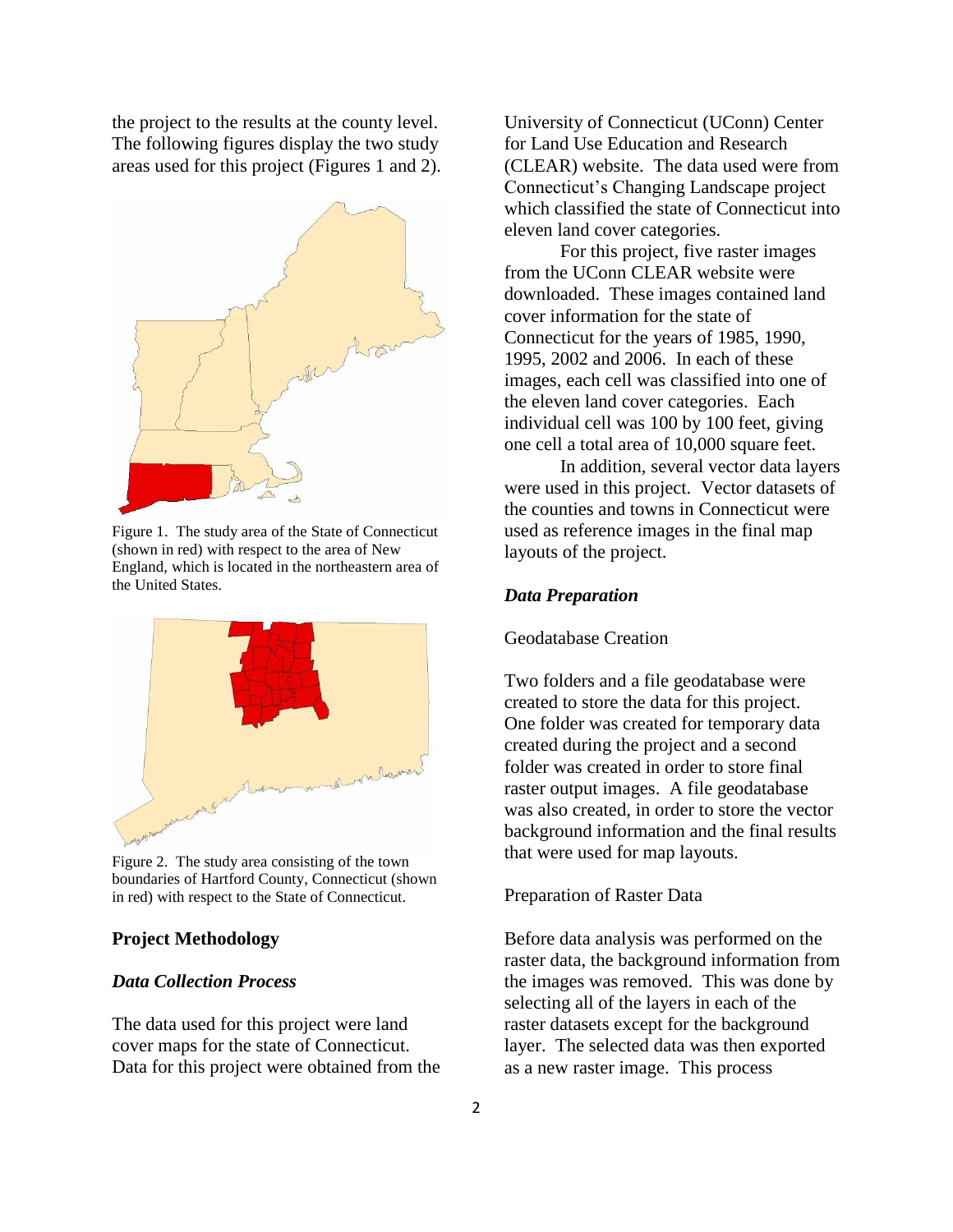removed most of the unnecessary background data from each of the five original raster images.

## Data Projection

To ensure that all of the raster and vector data would align spatially, all of the data were projected in the same coordinate system. The data used in this project were projected in the following coordinate system:

Spatial Reference: NAD\_1983\_StatePlane\_Connecticut\_FIP S\_0600\_Feet Linear Unit: Foot\_US Angular Unit: Degree Datum: D\_North\_American\_1983

Projected Coordinate System: NAD 1983 StatePlane Connecticut FIP S\_0600\_Feet Projection: Lambert Conformal Conic Geographic Coordinate System: GCS\_North\_American\_1983

# *Spatial Analysis*

Although there were eleven land cover categories in the raster datasets, it was determined that not all of these land use classes were needed for the project. The land cover categories of agricultural field, developed and turf/grass areas were used for this particular project.

The agricultural land cover land type referred to areas being used for agricultural purposes, with uses which included crop production and/or active pasture. Developed land was high-density built up areas. These areas included transportation routes as well as residential, commercial and industrial areas. Turf/grass areas referred to different types of maintained grasses that were

generally associated with developed areas. Land in these types of areas contained cultivated lawns which would be found in areas such as residential areas, parks, cemeteries and golf courses (UConn CLEAR, n.d.).

# Change in Specific Land Cover Types

The first stage of the analysis process involved the selection of three land cover categories to be used in the project and the calculation of the amount of change for each type of land cover data. The raster calculator in the spatial analyst toolbar was used to select each of the land cover types from each of the original images. In each raster image, agriculture had a land cover code of four, developed areas had a land cover code of one and turf/grass areas had a land cover code of two. The calculations performed for the 1985 data are shown below:

> $[1985_d \text{data}] = 4 \text{ (Agriculture)}$  $[1985\_data] == 1$  (Developed)  $[1985 \text{ data}] == 2 \text{ (Turf/Grass)}$

These new layers showed the agricultural areas, developed areas and turf/grass areas from the original 1985 data. This process was repeated for the other four original raster images. The other land use codes in the raster images were not selected since they were not utilized in this project.

These layers were then used to calculate the amount of change within each of the land cover categories. The change in land use was calculated by dividing the total area in one of the output layers displaying the selected type of land use by the total area in the next output layer displaying the same type of land use. For example, the percentage change in agricultural land cover was calculated by dividing the 1985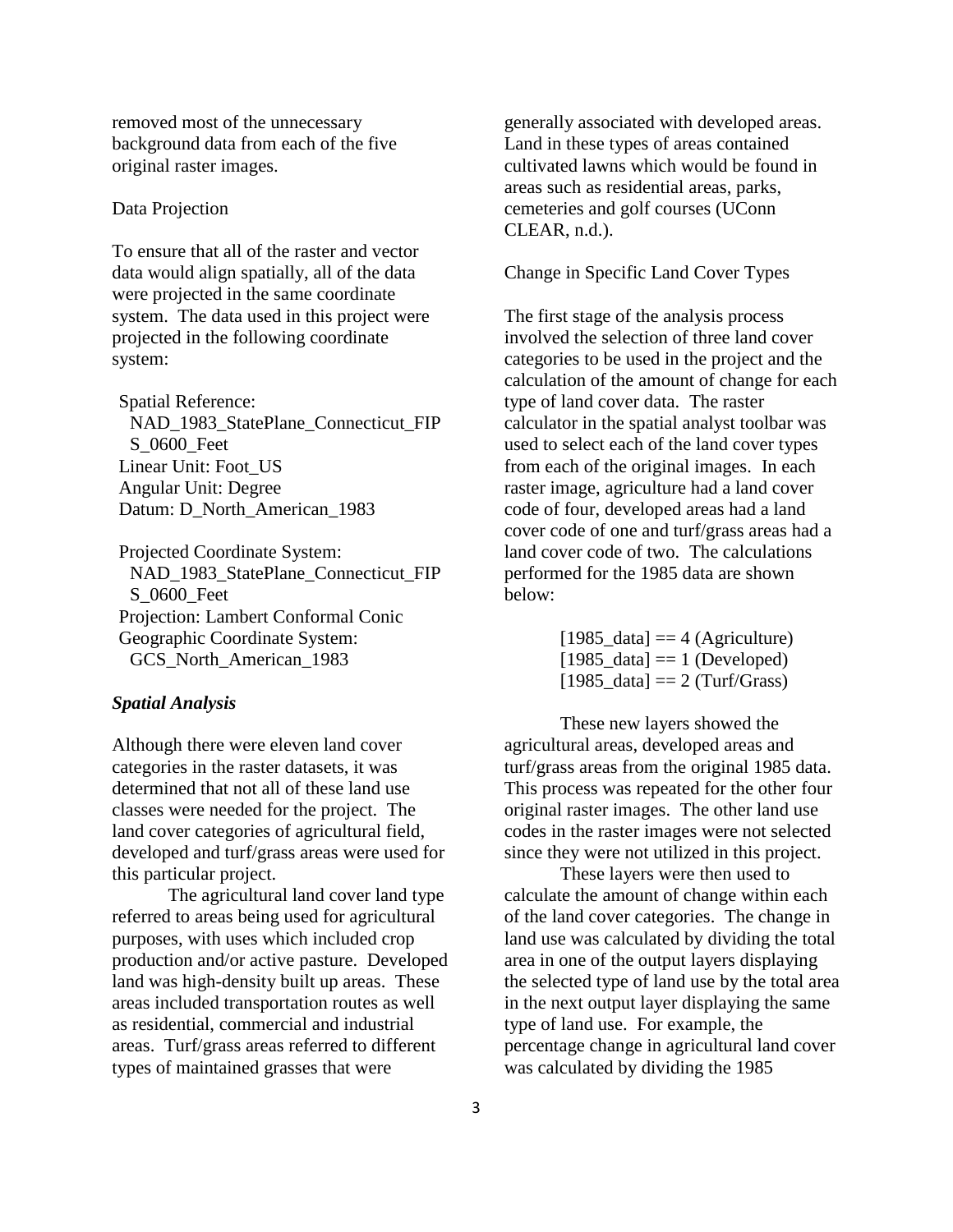agricultural data by the 1990 agricultural data. This was also done for 1990 to 1995, 1995 to 2002 and 2002 to 2006. A total change percentage from 1985 to 2006 was also calculated. The total amount of change was calculated for the other two land cover types as well.

Calculating Change in Agricultural Areas to Developed and Turf /Grass Land Cover Types

The second stage of the spatial analysis was to determine how much of the changed agricultural land had become either developed or turf/grass land cover types. For each of the following steps described below, the raster calculator in the spatial analyst toolbar was used.

The first step was to subtract the 1985 agricultural areas from the 2006 agricultural areas, which produced the total change in agriculture.

Next, the 2006 developed areas were subtracted from the 1985 agriculture areas, which produced the total change in developed areas.

The third step was to subtract the 2006 turf /grass areas from the 1985 turf/grass areas, which showed the total change in turf/grass areas.

An analysis mask was used in the next two steps of this process, which was used to select areas that were contained in a raster image. Any of the results that were not contained in the analysis mask layer were not included in the selection output.

In the fourth step, an analysis mask of the total change in developed areas was used. This step determined the change from agriculture to developed land use areas by selecting the total change in agricultural areas having a value equal to -1 and the total change in developed areas having a value equal to -1.

The fifth step used an analysis mask of the total change in turf/grass areas. This step determined the change from agriculture to turf/grass land cover areas by selecting the total change in agricultural areas having a value equal to -1 and the total change in turf/grass areas having a value equal to -1.

In the last step of this process, no analysis mask was used. This step selected the total change from agriculture to developed land cover areas having a value equal to -1 or the total change from agriculture to turf/grass land cover areas having a value equal to -1. This step showed the total change from agriculture to developed and turf/grass land cover areas.

The figure on the following page shows a model of the process used in the second stage of the spatial analysis process. This model shows the output raster images created from each of the intermediate steps and the final output (Figure 3).

The next portion in this stage of the analysis process was to determine the percentage of agricultural areas that had changed to developed or turf/grass areas. This was done by dividing the total area in the total change from agricultural to developed land cover areas and turf/grass land cover areas layer by the total area in the total change in agriculture layer.

#### *Statistical Analysis*

In order to determine the relationships among the three land cover types, two statistical methods were used on the data. To determine if the decrease in agriculture land cover was directly related to the increase in developed and turf/grass land cover areas, a correlation and a regression analysis were performed on the data. For both analysis methods, the Statistical Package for Social Sciences (SPSS) software package was used.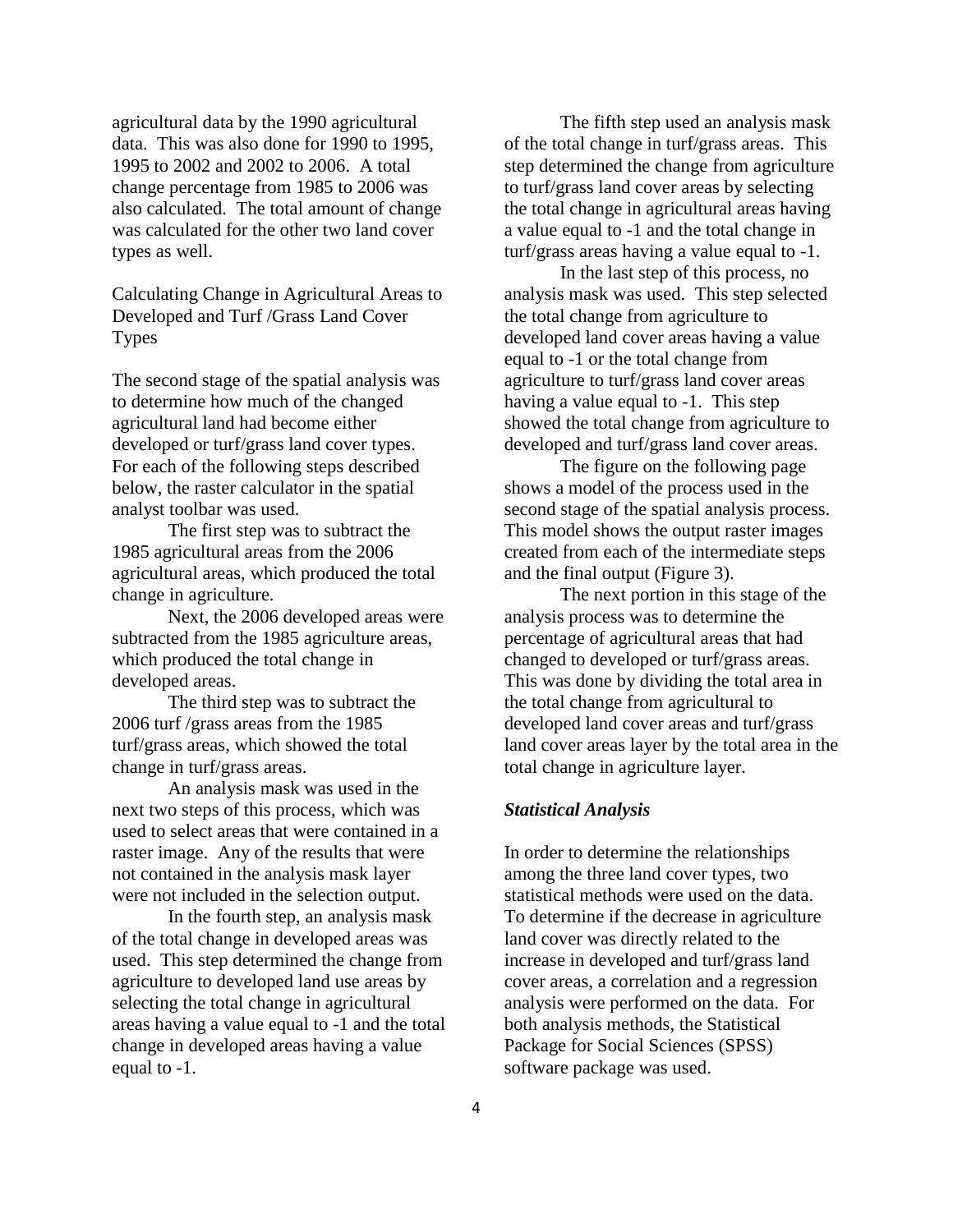

Figure 3. The resulting raster images created from the second stage of the analysis process.

## Correlation Analysis

The correlation analysis in this project measured the relationship between three variables: agricultural land cover, developed land cover and turf/grass land cover. A bivariate correlation analysis was performed on the three variables in order to determine if the decrease in agricultural land cover was inversely related to the increase in developed land cover or turf/grass land cover (Zar, 2010).

#### Regression Analysis

The regression analysis in this project was used to determine the best way to predict the change in either developed land cover or turf/grass land cover over time based on trends in agricultural land cover. A multiple regression analysis was performed on the data in order to determine the relationship between agricultural land cover data and the

other two types of land cover data (Zar, 2010).

A linear regression was performed in SPSS in order to calculate the regression equations. The dependent variable was the agricultural land cover areas and the independent variables were the developed land cover and the turf/grass land cover areas. A stepwise method was chosen for the method type.

Once the analysis process was run for each of the study areas, several output tables were created. The coefficients output table was used in order to determine the regression equation for each of the study areas.

# **Results**

### *Spatial Analysis*

Change in Specific Land Cover Types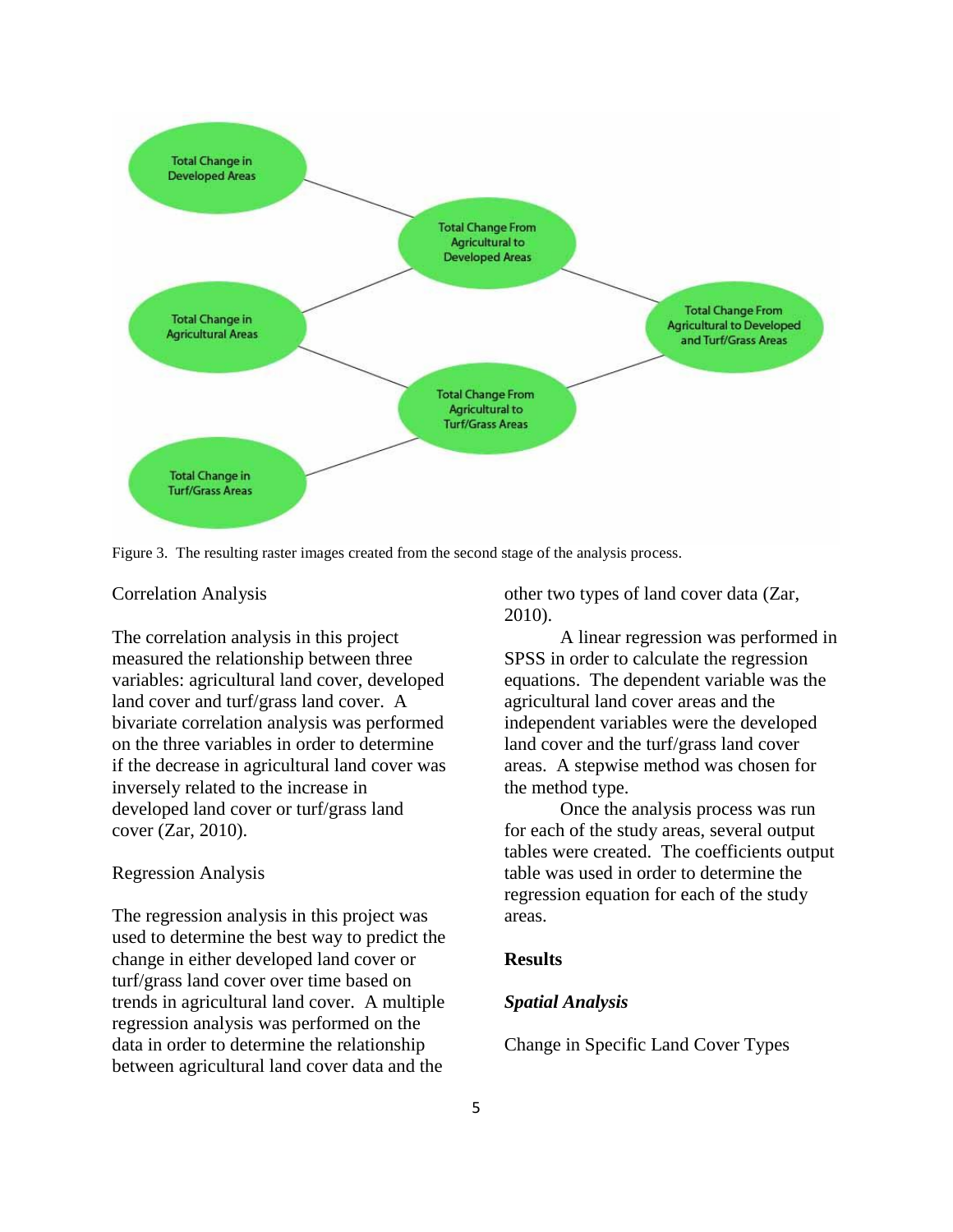For the first stage of the spatial analysis process, three land cover categories were selected from each of the five original raster images. The following table shows the amount of land, in acres, for the State of Connecticut for each of the three land cover types (Table 1).

Table 1. The amount of area in acres for each land cover type in the study area of the State of Connecticut.

|      | Agriculture | Developed | Turf/Grass |
|------|-------------|-----------|------------|
| 1985 | 272209.2    | 511233.5  | 197883.7   |
| 1990 | 258578.4    | 552937.2  | 208702.6   |
| 1995 | 250879.9    | 567753.2  | 218781.5   |
| 2002 | 238070.2    | 591714.8  | 232122.8   |
| 2006 | 232653.8    | 604098.1  | 244424.6   |

The area for the second study area was calculated as well. The following table shows the amount of land for each of the three land cover types in the area of Hartford County, Connecticut (Table 2).

| Table 2. The amount of area in acres for each land |
|----------------------------------------------------|
| cover type in the study area of Hartford County.   |

|      | Agriculture | Developed | Turf/Grass |
|------|-------------|-----------|------------|
| 1985 | 53860.44    | 108753    | 44085.22   |
| 1990 | 49161.19    | 119921    | 45271.86   |
| 1995 | 46880.90    | 123155.4  | 46598.30   |
| 2002 | 42880.68    | 128684.3  | 48754.63   |
| 2006 | 40993.18    | 131698.7  | 51070.50   |

The data from the first two tables were then used to calculate the percentage change of the various land cover categories. The following table shows the percentage of change within each land cover category for the State of Connecticut (Table 3).

| Table 3. The percentage of change between each of    |
|------------------------------------------------------|
| the raster images for the study area of the State of |
| Connecticut.                                         |

|           | Agriculture | Developed | Turf/Grass |
|-----------|-------------|-----------|------------|
| 1985-1990 | $-5.271%$   | 7.542%    | 5.208%     |
| 1990-1995 | $-3.069\%$  | 2.610\%   | 4.607%     |
| 1995-2002 | $-5.831\%$  | 4.050%    | 5.748%     |
| 2002-2006 | $-2.328%$   | 2.050%    | 5.033%     |
| 1985-2006 | $-17.002\%$ | 15.372%   | 19.061%    |

For the second study area of Hartford County, the percentage of change between the land cover categories was calculated as well. The following table shows the amount of change in land for the area of Hartford County, Connecticut (Table 4).

Table 4. The percentage of change between each of the raster images for the study area of Hartford County.

|           | Agriculture | Developed | Turf/Grass |
|-----------|-------------|-----------|------------|
|           |             |           |            |
| 1985-1990 | $-9.559%$   | 9.313%    | 2.621%     |
|           |             |           |            |
| 1990-1995 | $-4.864%$   | 2.626%    | 2.847%     |
|           |             |           |            |
| 1995-2002 | $-9.329%$   | 4.296%    | 4.423%     |
|           |             |           |            |
| 2002-2006 | $-4.604\%$  | 2.289%    | 4.535%     |
|           |             |           |            |
| 1985-2006 | $-31.389%$  | 17.423%   | 13.678%    |
|           |             |           |            |

Calculating Change in Agricultural Areas to Developed and Turf/Grass Land Cover Types

For the second stage of the spatial analysis process, several new raster images were calculated using the raster calculator in the spatial analyst toolbar. In this portion of the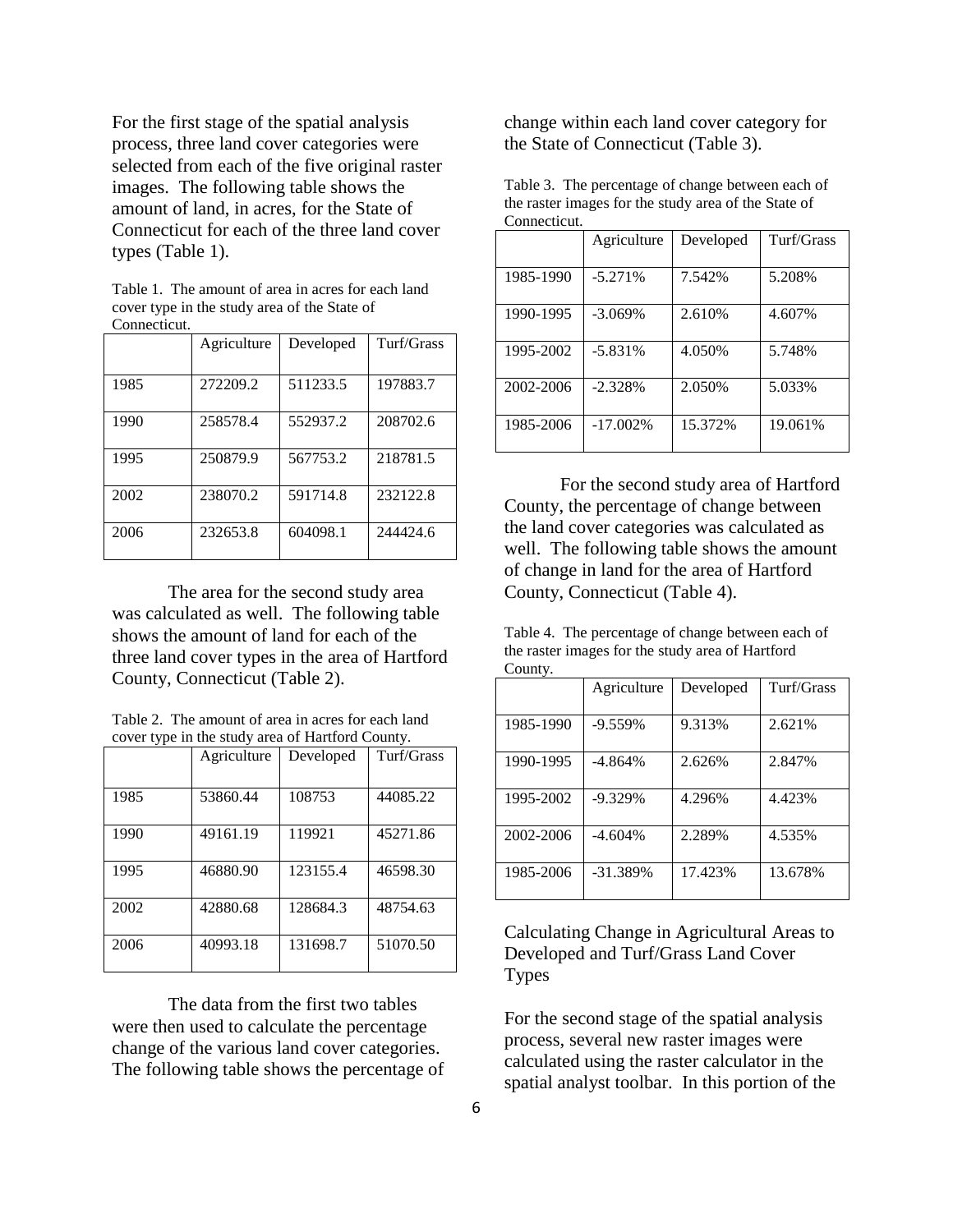analysis process, the total change in developed land cover and turf/grass land cover was compared to the total change in agricultural land cover. Through the use of the raster calculator, this portion of the spatial analysis produced several raster output images. The final output of this process showed the total change from agricultural land cover to developed and turf/grass land cover. The figures on this and the following page show the final output raster image compared to the total change in agricultural land cover. This is shown for the State of Connecticut as well as the study area of Hartford County (Figures 4 and 5).

Once these two raster images were produced, the total change from agricultural to developed and turf/grass land cover areas was divided by the total change in agricultural land cover areas. Based on the total area in the resulting raster images, it was calculated that 65.45% of agricultural land cover that had changed over time in the State of Connecticut had changed to either developed land or turf/grass areas. For the study area of Hartford County, it was calculated that 56.02% of agricultural land cover areas had changed into developed or turf/grass land cover areas.

In order to show the greatest amount



Figure 4. The total change in agricultural land cover areas compared to the total change in developed and turf/grass land cover areas in the State of Connecticut.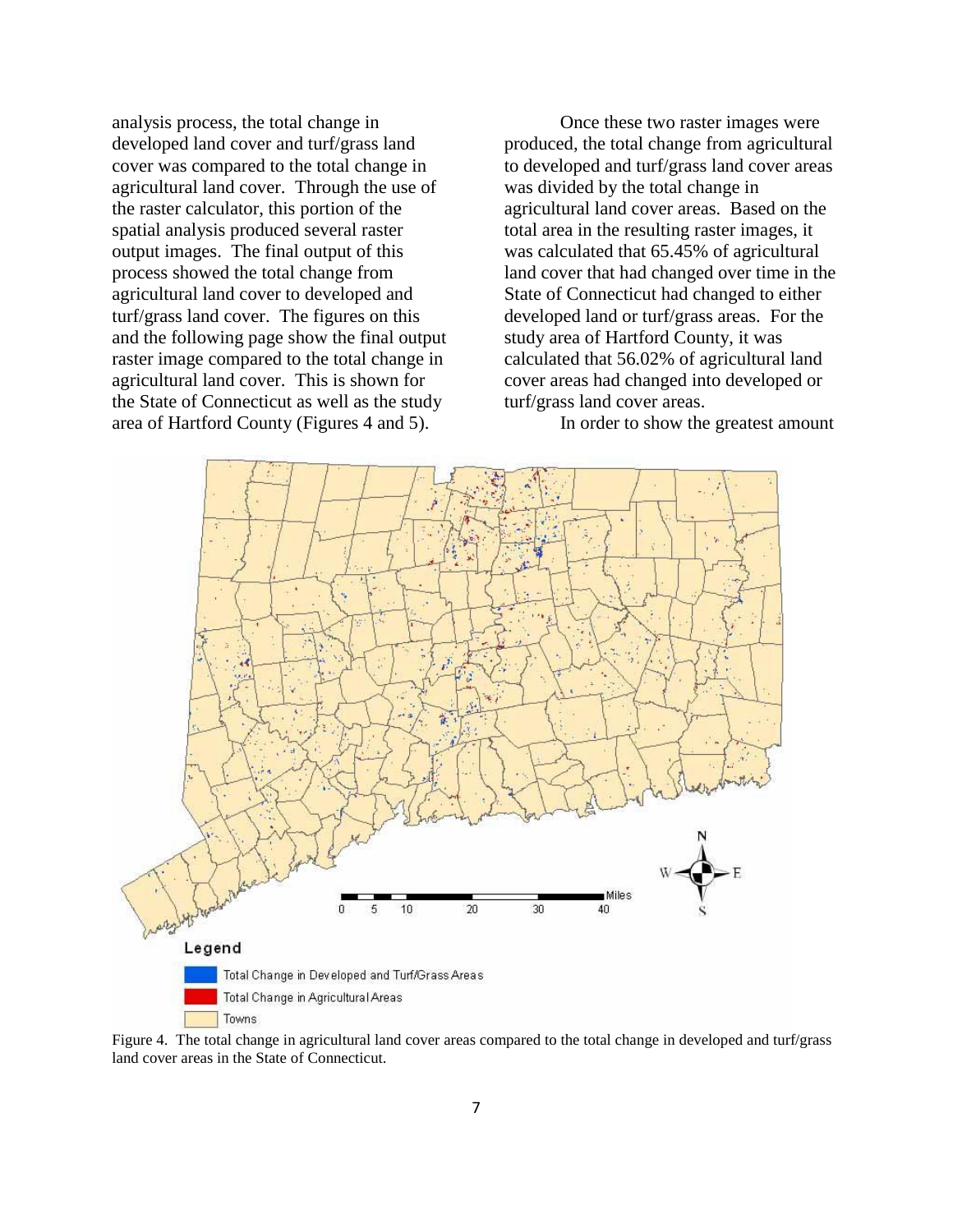

Figure 5. The total change in agricultural land cover areas compared to the total change in developed and turf/grass land cover areas in the study area of Hartford County, Connecticut.

of change, the total change from the 1985 data to the 2006 data was used. This was done in order to show the greatest amount of change within the data among the greatest amount of time.

#### *Statistical Analysis*

In this project, two types of statistical analyses were performed along with the spatial analysis methods. The statistical portion of this project was done in order to show the relationship between the three land cover types that were being observed in this project.

## Correlation Analysis

The correlation analysis was used to determine if there was an inverse relationship between the decrease in agricultural land cover areas and the increase in developed and turf/grass land cover areas.

Once the data were entered into SPSS, a bivariate correlation was performed for each of the three land cover types. The following figures show the results of the correlation analysis for the State of Connecticut and for Hartford County (Figures 6 and 7).

|             |                     | Agriculture | Developed | Turf Grass |
|-------------|---------------------|-------------|-----------|------------|
| Agriculture | Pearson Correlation |             | $-0.993$  | $-988"$    |
|             | Sig. (2-tailed)     |             | .001      | .002       |
|             | N                   | 5           | 5         | 5          |
| Developed   | Pearson Correlation | $-993"$     |           | .970"      |
|             | Sig. (2-tailed)     | .001        |           | .006       |
|             | Ν                   | 5           | 5         | 5          |
| Turf Grass  | Pearson Correlation | $-988"$     | .970"     |            |
|             | Sig. (2-tailed)     | .002        | .006      |            |
|             | Ν                   | 5           | 5         | 5          |

Figure 6. Correlation values for the State of Connecticut.

|             |                     | Agriculture | Developed | Turf Grass |
|-------------|---------------------|-------------|-----------|------------|
| Agriculture | Pearson Correlation |             | $-990"$   | $-967"$    |
|             | Sig. (2-tailed)     |             | .001      | .007       |
|             | N                   | 5           | 5         | 5          |
| Developed   | Pearson Correlation | $-990"$     |           | .929'      |
|             | Sig. (2-tailed)     | .001        |           | .023       |
|             | N                   | 5           | 5         | 5          |
| Turf Grass  | Pearson Correlation | $-967$      | .929      |            |
|             | Sig. (2-tailed)     | .007        | .023      |            |
|             | Ν                   | 5           | 5         | 5          |

\*. Correlation is significant at the 0.05 level (2-tailed).

Figure 7. Correlation values for the area of Hartford County.

For the state of Connecticut, the results of the SPSS calculations showed that there was a -.993 correlation between agricultural land and developed land. Also, there was a -.998 correlation between agricultural land and turf/grass land.

For the area of Hartford County, the results of the correlation analysis showed that there was a -.990 correlation between agricultural land and developed land. A correlation of -.967 was calculated between agricultural land and turf/grass land.

These results showed that there was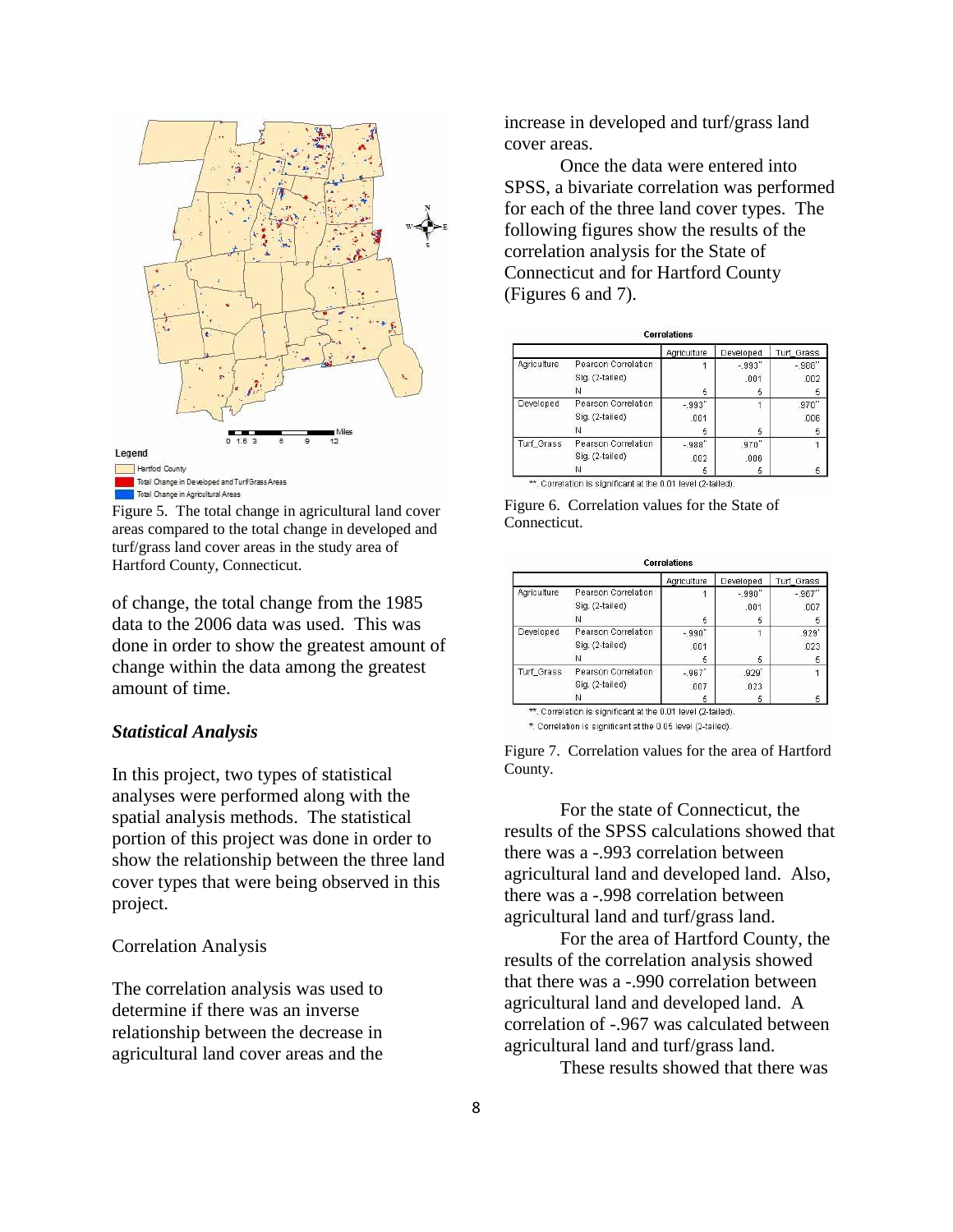an almost perfect inverse relationship between agricultural land cover and the other two land cover categories. The negative correlation produced by the results showed that for each unit of decrease in one land cover type, the other land cover type would increase by almost the same amount.

### Regression Analysis

The regression analysis for this project produced one equation for each study area. For both of the study areas, agricultural land cover data was compared to developed land cover data and turf/grass land cover data. These equations were used to determine the relationships between the three variables and how they were affected by each other.

For the State of Connecticut, the data were graphed in order to visualize the regression equation. The following figure shows the graph for the first study area comparing agricultural and developed land cover data (Figure 8).

The data were also graphed for the State of Connecticut showing the relationship between agricultural land cover data and turf/grass land cover data (Figure 9).

These variables were graphed for the second study area as well. These graphs



Figure 8. Graph of agricultural and developed data in the State of Connecticut.



Figure 9. Graph of agricultural and turf/grass data in the State of Connecticut.

were not included since they were very similar to the graphs created for the first study area.

The regression analysis resulted in two equations, one for each study area. For the Connecticut regression analysis, several tables were produced in SPSS. The following figure shows the SPSS output for the State of Connecticut (Figure 10).



Figure 10. Multiple regression output results for the State of Connecticut.

The coefficients table from the results shows the regression equation generated from the three land cover types. Based on the results from the coefficients table, the regression equation for the State of Connecticut was determined to be the following equation:

 $Y = 2160000 - .434$ Developed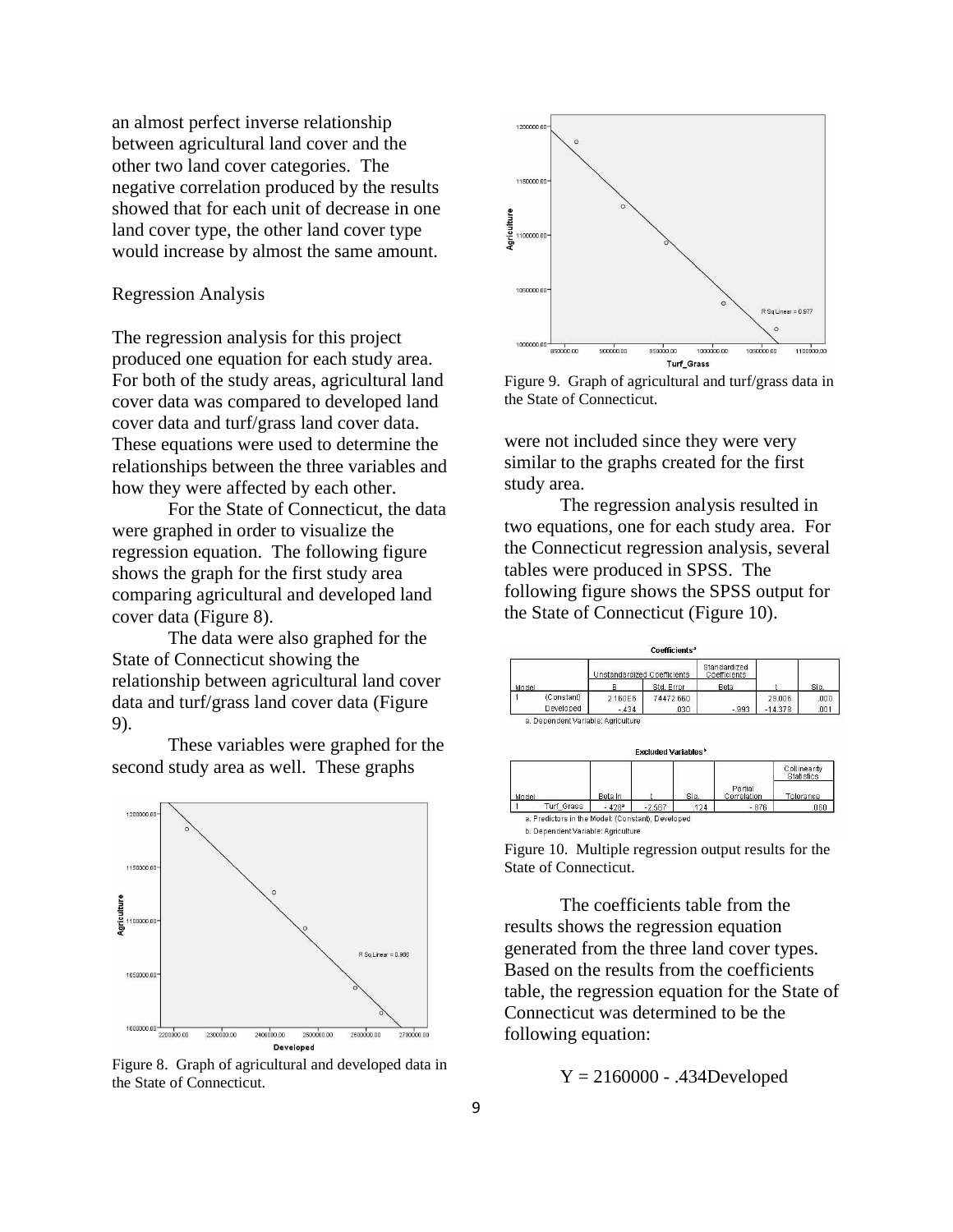Although a multiple regression analysis was used, the final equation only contained two variables. This is because SPSS excluded the turf/grass variable, determining that the third variable did not have enough impact on the agriculture variable to affect it.

The same process was done for the Hartford County study area. The following figure shows the SPSS output for the Hartford County multiple regression analysis (Figure 11).





Figure 11. Multiple regression output results for the area of Hartford County.

The coefficients table from the results shows the regression equation for the second study area. The regression equation for the Hartford County study area is shown below:

 $Y = 505987.355 - .567$ Developed

In the second study area, only the agricultural and developed land cover variables were used in the regression equation. Once again, this is because the turf/grass variable did not have enough of an effect to influence the other two variables.

## **Conclusion**

This project used a GIS in order to determine if the decrease in agricultural land cover was directly related to the increase in

developed and turf/grass land cover. This hypothesis was tested for the study areas of the State of Connecticut and for the area of Hartford County, Connecticut.

It was determined through spatial analysis that 65.45% of agricultural land from 1985 to 2006 had become either developed or turf/grass land cover types in the State of Connecticut. In the Hartford County area, it was determined that 56.02% of the agricultural land had been converted into these other two land cover types.

Through the use of statistical analysis methods, it was determined that the decrease in agricultural land was inversely related to the increase in developed land and turf/grass areas. The correlation analysis showed that there was almost a perfect inverse relationship between agricultural land cover data and developed land cover data. This was also found for agricultural land cover data and turf/grass land cover data. The regression analysis produced an equation for each study area describing the relationship comparing the agricultural land cover data to the developed land cover data and the turf/grass land cover data. In each of the two regression equations produced, there was a high correlation between agricultural and developed land cover data, but not turf/grass land cover data.

#### **Acknowledgments**

I would like to thank my advisor, Mr. Patrick Thorsell, as well as Mr. John Ebert and Dr. David McConville for their support throughout this project. I would also like to thank the other students in the Department of Resource Analysis for their support as well.

### **References**

Connecticut Farmland Trust. 2005.